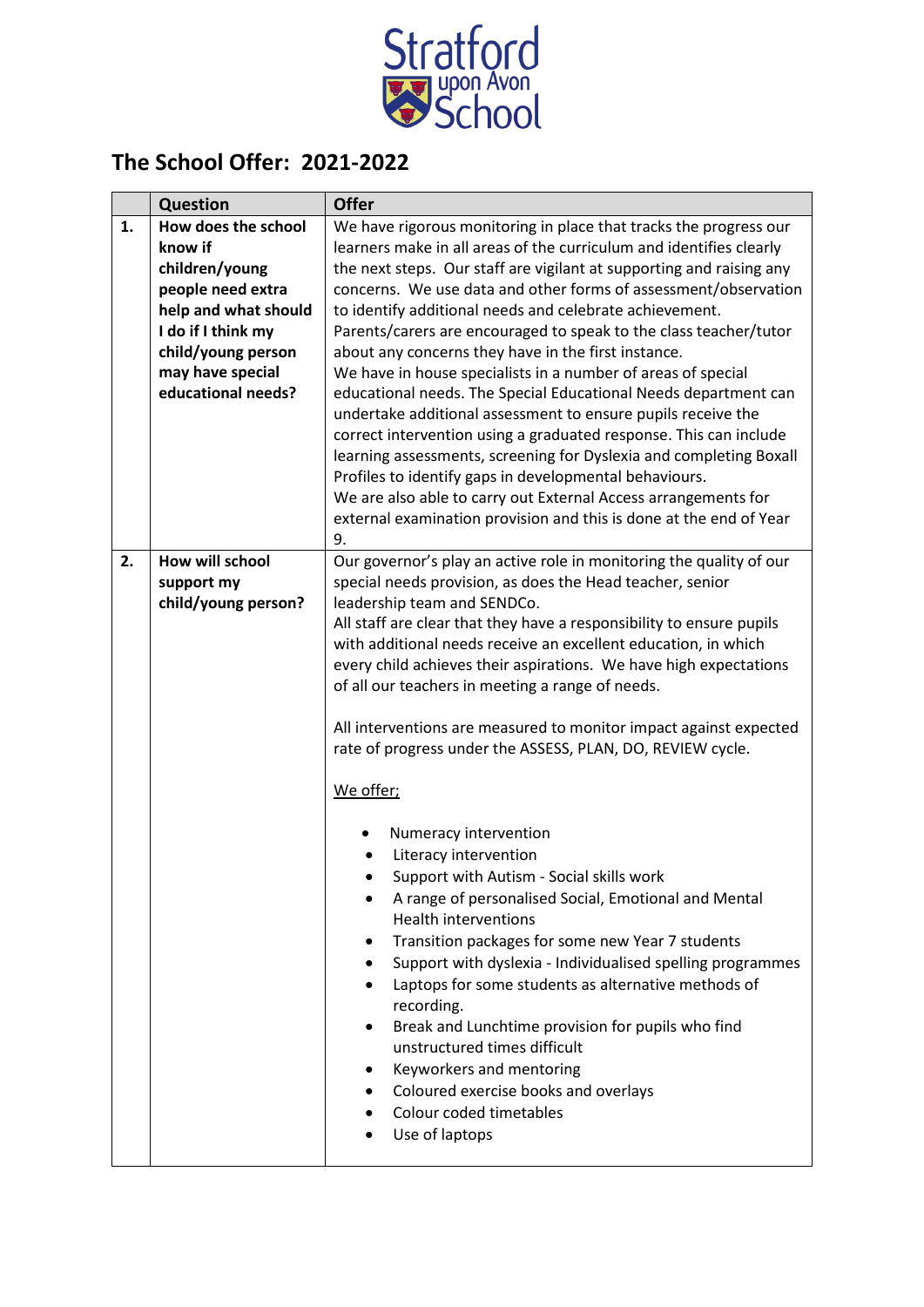|    |                                      | All our additional support programmes are overseen by the<br>SENDCO and Deputy SENDCO and all our teachers are teachers of<br>inclusion and special educational needs. The Inclusion<br>Team/College Leaders support pastoral need and pupil welfare and<br>the SEN leadership team have designated person status for child |
|----|--------------------------------------|-----------------------------------------------------------------------------------------------------------------------------------------------------------------------------------------------------------------------------------------------------------------------------------------------------------------------------|
| 3. | How will the                         | protection.<br>Differentiation is embedded with our curriculum and teaching                                                                                                                                                                                                                                                 |
|    | curriculum and other                 | practice. It remains an important focus of teacher training and                                                                                                                                                                                                                                                             |
|    | teaching strategies by               | development. We have a tailored personalised curriculum for                                                                                                                                                                                                                                                                 |
|    | matched to my                        | some pupils with severe and complex needs which involve regular                                                                                                                                                                                                                                                             |
|    | child's/young                        | review meetings with children and young people and their families                                                                                                                                                                                                                                                           |
|    | person's needs and                   | helps us to monitor this and reflect on the next best steps.                                                                                                                                                                                                                                                                |
|    | their aspirations?                   | The school maintains a SEN register which is shared with all                                                                                                                                                                                                                                                                |
|    |                                      | teaching and teaching support staff. For many students a 'SEN<br>Passport' provides specific details of student needs and strategies                                                                                                                                                                                        |
|    |                                      | to support them.                                                                                                                                                                                                                                                                                                            |
|    |                                      | All our teachers are clear on the expectations of universal provision                                                                                                                                                                                                                                                       |
|    |                                      | and the Senior Leadership team monitors this regularly.                                                                                                                                                                                                                                                                     |
| 4. | How will I know how                  | We regularly share progress feedback with all our learners and                                                                                                                                                                                                                                                              |
|    | my child/young                       | their families. In addition, we have number of opportunities where                                                                                                                                                                                                                                                          |
|    | person is doing and                  | parents/carers can meet with staff to discuss learner progress. At                                                                                                                                                                                                                                                          |
|    | how will you help me                 | such meetings (and through other means) we clearly share what                                                                                                                                                                                                                                                               |
|    | to support my                        | can be done by families at home to support the learning at school.                                                                                                                                                                                                                                                          |
|    | child's/young<br>person's learning?  | We nurture an open dialogue of two-way feedback and therefore<br>welcome ideas and suggestions from parents.                                                                                                                                                                                                                |
|    |                                      | We host a number of parent events to help families understand                                                                                                                                                                                                                                                               |
|    |                                      | what learning is expected and how they can best support their                                                                                                                                                                                                                                                               |
|    |                                      | child/young person's need. Should more regular home / school                                                                                                                                                                                                                                                                |
|    |                                      | liaison be needed, our staff will make suitable arrangements to                                                                                                                                                                                                                                                             |
|    |                                      | ensure this is in place.                                                                                                                                                                                                                                                                                                    |
|    |                                      | For students with an Educational and Healthcare Plan (EHCP), we                                                                                                                                                                                                                                                             |
|    |                                      | meet with parents to review their son/daughter's progress against                                                                                                                                                                                                                                                           |
| 5. |                                      | their outcome targets.                                                                                                                                                                                                                                                                                                      |
|    | What support will<br>there be for my | All our staff are regularly trained to provide a high standard of<br>pastoral support. We have an experienced pastoral team led by our                                                                                                                                                                                      |
|    | child's/young                        | Deputy Head, who ensures every child is supported pastorally and                                                                                                                                                                                                                                                            |
|    | person's overall well-               | all barriers to learning are addressed.                                                                                                                                                                                                                                                                                     |
|    | being and to help                    | The Inclusion team, including the Deputy Head, Senior Leadership                                                                                                                                                                                                                                                            |
|    | them develop their                   | link for SEN, SENDCO Deputy SENDCO, College Leaders, Attendance                                                                                                                                                                                                                                                             |
|    | independence?                        | Officer and staff from the school's Hub meet on a weekly basis to                                                                                                                                                                                                                                                           |
|    |                                      | plan effective intervention and to ensure every child has                                                                                                                                                                                                                                                                   |
|    |                                      | appropriate support/provision.                                                                                                                                                                                                                                                                                              |
|    |                                      | Relevant staff are trained to support medical needs. We have a                                                                                                                                                                                                                                                              |
|    |                                      | medical policy in place. In line with our medical policy, relevant<br>staff are trained to support key medical needs, including Epi Pen                                                                                                                                                                                     |
|    |                                      | training.                                                                                                                                                                                                                                                                                                                   |
|    |                                      | Our Behaviour Policy which includes guidance on expectations,                                                                                                                                                                                                                                                               |
|    |                                      | rewards and sanctions. Staff regularly receive updated training in                                                                                                                                                                                                                                                          |
|    |                                      | behaviour management.                                                                                                                                                                                                                                                                                                       |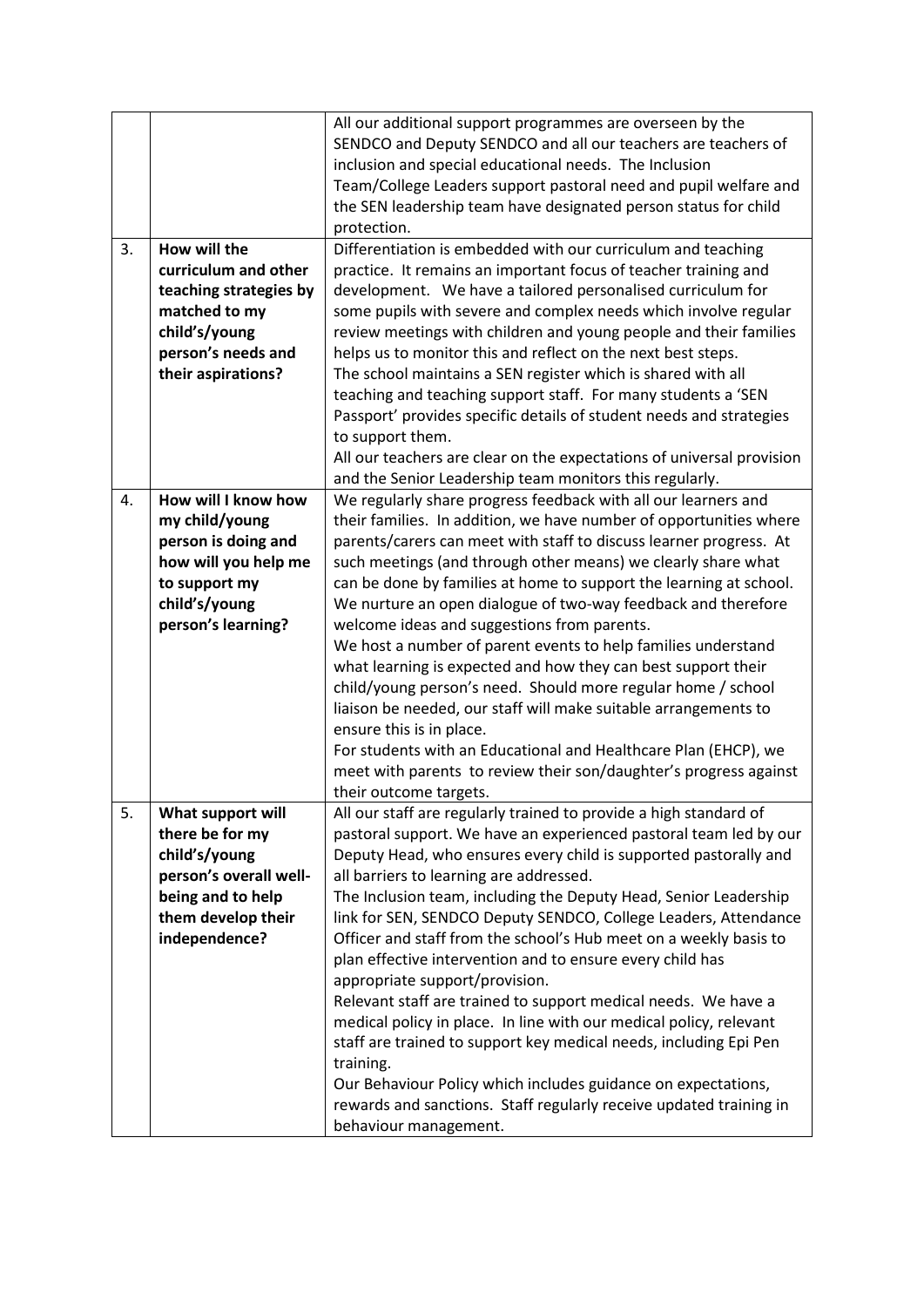|     |                                   | We regularly monitor attendance and take the necessary actions to         |
|-----|-----------------------------------|---------------------------------------------------------------------------|
|     |                                   | prevent prolonged unauthorised absence. Pupil voice is central to         |
|     |                                   | our ethos and this encouraged in a variety of ways and regularly.         |
|     |                                   | We have a defined rubric to enable support staff to encourage             |
|     |                                   | greater independence in all our learners.                                 |
| 6.  | <b>What specialist</b>            | Many of our Inclusion Team are trained to work in specialist areas        |
|     | services and expertise            | of special educational needs. We encourage all staff to continually       |
|     | are available at or can           | update their skills and knowledge. Our staff receive regular              |
|     | accessed by the                   | training and our teachers hold qualified teacher status. We have a        |
|     | school?                           | number of established relationships with the following                    |
|     |                                   | professionals and organisations:                                          |
|     |                                   | <b>Educational Psychologist</b>                                           |
|     |                                   | Autistic Spectrum Condition specialist teacher<br>٠                       |
|     |                                   | Social, Emotional and Mental Health specialist teacher<br>$\bullet$       |
|     |                                   | Integrated Disability Service for visual and hearing impaired             |
|     |                                   | students                                                                  |
|     |                                   | Child and Adolescent Mental Health Services (CAMHS)<br>٠                  |
|     |                                   | Positive about Young People<br>٠                                          |
|     |                                   | Vineyard<br>٠                                                             |
|     |                                   |                                                                           |
|     |                                   | Compass<br>٠                                                              |
|     |                                   | Leamington Lamp                                                           |
|     |                                   | <b>Equine Learning</b><br>$\bullet$                                       |
|     |                                   | In House Stratford upon Avon School FLEX provision<br>٠                   |
|     |                                   | School mentor                                                             |
| 7.  | What training have                | Our Special Needs Co-ordinator (SENDCO) and our Deputy SENDCO             |
|     | the staff supporting              | has completed the mandatory National SENCO Award. We                      |
|     | children and young                | regularly invest time and resources in training our staff to improve      |
|     | people with SEND had              | universal provision delivery and develop enhanced skills and              |
|     | or are having?                    | knowledge delivery of targeted interventions.                             |
|     |                                   | We have an experienced team of teaching assistants who meet               |
|     |                                   | regularly to review provision and they engage in regular continuing       |
|     |                                   | professional development.                                                 |
|     |                                   |                                                                           |
|     |                                   | Several members of staff are trained as Designated Safeguarding<br>Leads. |
| 8.  |                                   | Our SEN/Inclusion Policy promotes involvement of all our learners         |
|     | How will my<br>child/young person | in all aspects of the curriculum including activities outside the         |
|     | be included in                    | classroom. Where there are concerns of safety and access, further         |
|     | activities outside the            | thought and consideration is put in place to ensure needs are met;        |
|     | classroom including               | where applicable parents/carers are consulted and involved in             |
|     | school trips?                     | planning.                                                                 |
| 9.  | How accessible is the             | We are vigilant about making reasonable adjustments where                 |
|     | setting/school                    | necessary. Our policy and practice adheres and embraces the               |
|     | environment?                      | Equality Act 2010. We value and respect diversity in our setting          |
|     |                                   | and do our very best to meet the needs of all our learners.               |
| 10. | How will the school               | We have excellent relationships with our partner schools and our          |
|     | prepare and support               | Primary Transition Manager arranges visits to schools as well as our      |
|     | my child/young                    | SEN lead for transition - we also offer additional transition days for    |
|     | person to join the                | students with high-level SEN or when it is agreed that a pupil would      |
|     | setting/school,                   | benefit from extra support.                                               |
|     | transfer to a new                 |                                                                           |
|     |                                   |                                                                           |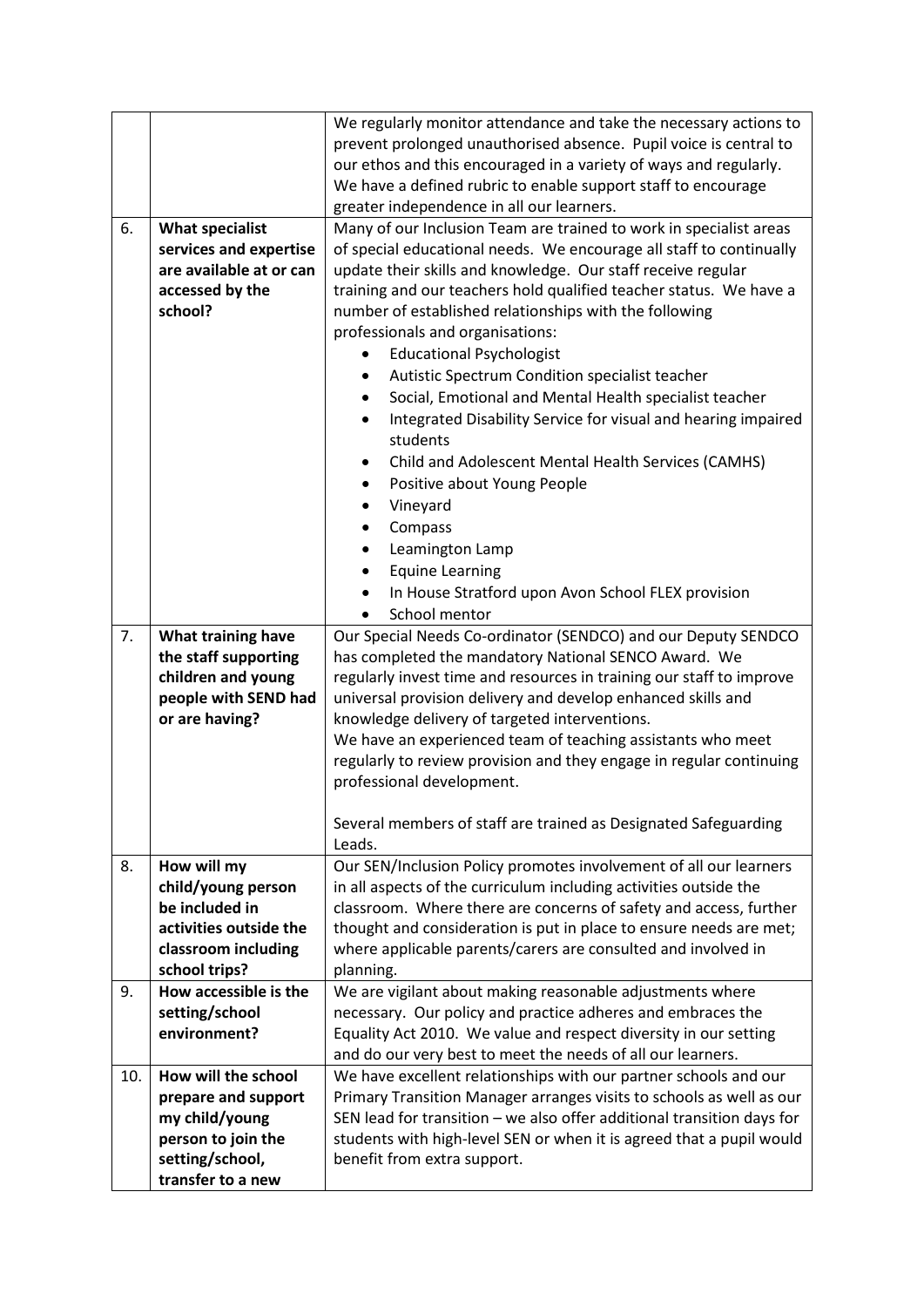|     | setting/school or the       | Our Career's Manager liaises closely with students and their           |
|-----|-----------------------------|------------------------------------------------------------------------|
|     | next stage of               | families, as well as work experience settings and further education    |
|     | education and life?         | institutions with whom we have very good relationships.                |
| 11. | How are the school's        | Our finances are monitored regularly and we utilise resources to       |
|     | resources allocated         | support the strategic aims of our setting as well as individual        |
|     | and matched to              | learner needs. The Headteacher, Governors and Strategic Business       |
|     | children's/young            | Director oversee matters of finance. We seek to ensure value for       |
|     | people's special            | money service, so all interventions are costed and evaluated on our    |
|     | educational needs?          | provision map.                                                         |
| 12. | How is the decision         | Universal Provision is clearly defined in our setting and we expect    |
|     | made about what             | all staff to deliver this. Should additional support be required, this |
|     | type and how much           | is undertaken after consultation with the relevant staff, the learner  |
|     | support my                  | and their families. All interventions are monitored for impact and     |
|     | child/young person          | outcomes are defined at the start of any intervention. The SENDCO      |
|     | will receive?               | oversees all additional support and regularly shares                   |
|     |                             | updates/outcomes with the SEND Governor.                               |
| 13. | How are parents             | It is essential that the school, parents and the students engage in    |
|     | involved in the             | three-way dialogue to support a young person's learning, needs         |
|     | school? How can I be        | and aspirations. We operate an open door policy. We take every         |
|     | involved?                   | opportunity to strengthen this dialogue. Parents are invited to        |
|     |                             | contribute through a number of means including a Parent                |
|     |                             | Consultation Group and the Governing body.                             |
| 14. | <b>What arrangements</b>    | In addition to our website and updating our staff regularly, the       |
|     | does the school have        | SENDCO, Deputy SENDCO and SEND Inclusion Administrator will            |
|     | in place for                | support families to access services through the Local Offer. An        |
|     | signposting me to           | appointment with the SENDCO or Deputy SENDCO can be obtained           |
|     | external agencies           | by contacting the SEND department in the first instance.               |
|     | such as voluntary           | The department also host regular information sharing meetings for      |
|     | organisations?              | parents.                                                               |
| 15. | Who can I contact for       | Parents/carers are encouraged to talk to their child's form tutor in   |
|     | further information?        | the first instance. The school's SENDCO and Deputy SENDCO can          |
|     |                             | also give help and advice as needed.                                   |
|     | <b>External Agencies:</b>   |                                                                        |
|     | <b>Speech and Language</b>  | Speech and Language therapy manages disorders of speech,               |
|     | therapy (SALT)              | language, communication and swallowing in children and adults.         |
|     | <b>Positive about Young</b> | https://directory.warwickshire.gov.uk/service/positive-about-          |
|     | People (PAYP)               | young-people                                                           |
|     |                             | PAYP work with young people and their families who are involved        |
|     |                             | in anti-social behaviour and/or at risk of becoming excluded.          |
|     |                             |                                                                        |
|     |                             |                                                                        |
|     |                             |                                                                        |
|     | <b>Life Space</b>           | http://www.lifespace.org.uk                                            |
|     | <b>ife</b> space            | LifeSpace work with School to provide mentoring and support for        |
|     |                             | time limited sessions with young people in need.                       |
|     | <b>Child and Adolescent</b> | http://www.covwarkpt.nhs.uk                                            |
|     | <b>Mental Health</b>        | CAMHS provide support, assessment and treatment for children           |
|     | (CAMHS)                     | and young people in Coventry and Warwickshire experiencing             |
|     |                             | emotional well-being difficulties or mental health problems and        |
|     | <b>OHMF</b> O               |                                                                        |
|     | <b>RISE</b>                 |                                                                        |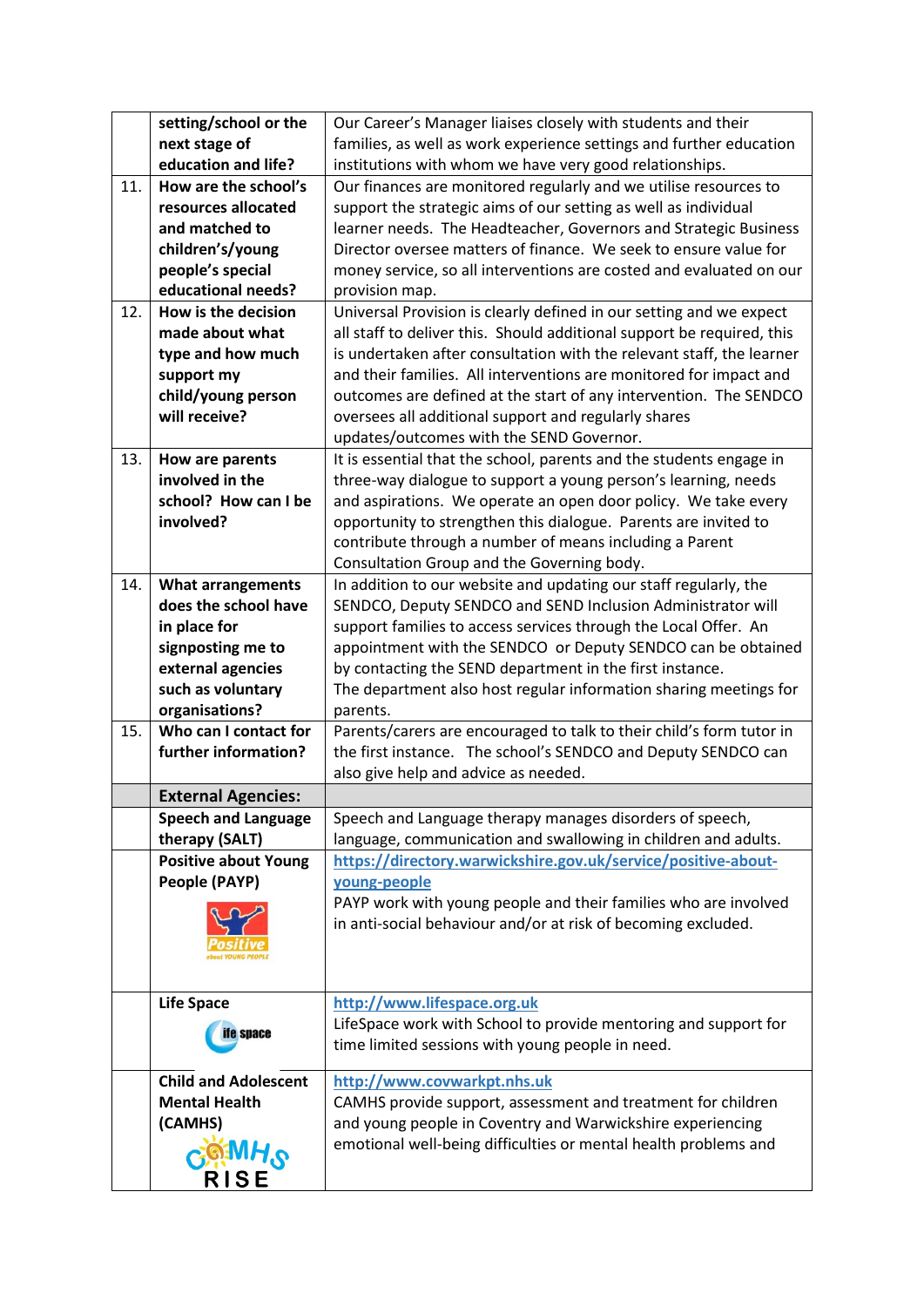|                                              | illnesses. Both school and GP's are able to make a referral to this                |
|----------------------------------------------|------------------------------------------------------------------------------------|
|                                              | service.                                                                           |
|                                              |                                                                                    |
| <b>National Autism Trust</b>                 | http://www.autism.org.uk                                                           |
| <b>National</b>                              | Their tools and resources - developed in collaboration with                        |
| <b>Autistic</b>                              | parents, practitioners and consultants with expertise in autism -                  |
| <b>Society</b>                               | are designed to explore and build on these differences to support                  |
|                                              | every single child with autism to reach their full potential.                      |
| <b>School Health</b>                         | https://www.warwickshire.gove.uk/schoolhealthandwellbeing                          |
|                                              | School nurses work to promote the health and well-being of the                     |
|                                              | school age population.                                                             |
| <b>NHS</b>                                   |                                                                                    |
|                                              | They support children, young people and families to reach their full<br>potential. |
|                                              |                                                                                    |
|                                              | They also work with other agencies; for example education and                      |
|                                              | police in order to improve outcomes for children and young                         |
|                                              | people.                                                                            |
| <b>Birmingham</b>                            | http://www.bch.nhs.uk                                                              |
| <b>Children's Hospital</b>                   | Birmingham Children's Hospital is a nationally designated specialist               |
|                                              | centre for treatment of children.                                                  |
|                                              |                                                                                    |
| Birmingham<br>Children's Hospital<br>Charity | They also have one of the largest Child and Adolescent Mental                      |
|                                              | Health Services in the Country with a dedicated Eating Disorder                    |
|                                              | unit and Acute Assessment Unit for regional referrals of children                  |
|                                              | and young people with the most serious issues.                                     |
| Parent Partnership,                          | https://directory.warwickshire.gov.uk/service/warwickshire-                        |
| Warwickshire                                 | parent-partnership-service                                                         |
| <b>SENDIAS</b>                               | Parent Partnership offers information, advice and support for                      |
|                                              | parents/carers of children and young people with special                           |
|                                              | educational needs (SEND).                                                          |
|                                              |                                                                                    |
|                                              | They can provide:                                                                  |
|                                              | General information about special educational needs and                            |
|                                              | disabilities.                                                                      |
|                                              | Impartial advice and support.                                                      |
|                                              | One to one support through phone calls, home visits and                            |
|                                              | attending meetings.                                                                |
|                                              | Support during Statutory Assessment (including                                     |
|                                              | understanding and completing paperwork).                                           |
|                                              | Parents' meetings, workshops and conferences.<br>٠                                 |
| <b>SEND Supported</b>                        | https://www.warwickshire.gov.uk/send                                               |
|                                              | SEND Supported works with schools and families to better enable                    |
|                                              | learners to achieve to their potential. They offer tailored support                |
|                                              | for school to help us meet the individual needs of our learners.                   |
|                                              | Stratford upon Avon School employs a specialist ASC teacher, a                     |
|                                              | specialist teacher of Social, Emotional and Mental Health teacher                  |
|                                              | and both regularly come into school.                                               |
|                                              |                                                                                    |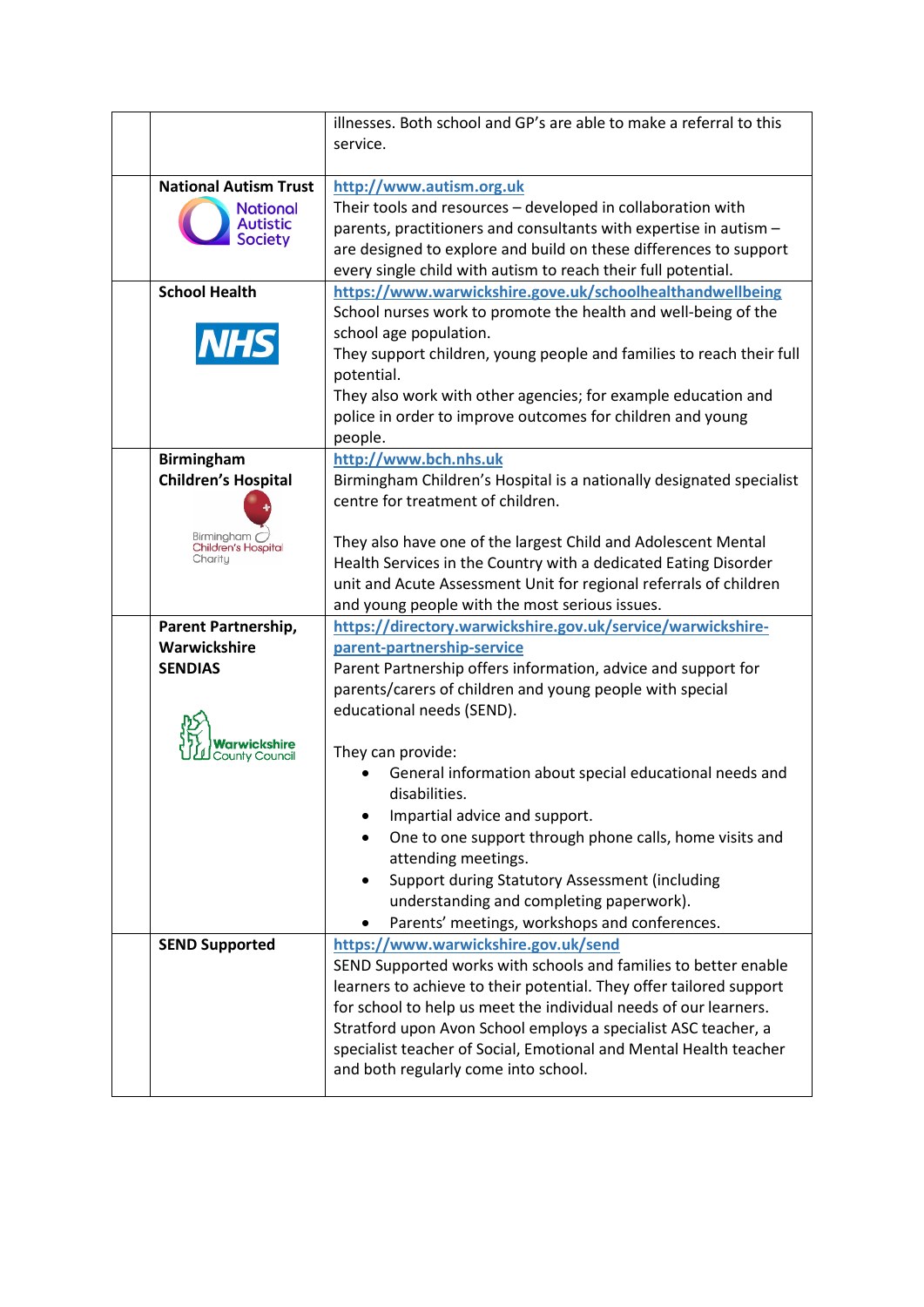| Warwickshire                 | https://www.warwickshire.gov.uk/educationalpsychology                                                                                                                                                                                                                                                                                                                                                                                                                                                                                                                                                                                                                                                                                                                                                                                                                                                                                                                                                                                                                                                                                                                                                                                                                                                                                                                                                                                                                                                                        |
|------------------------------|------------------------------------------------------------------------------------------------------------------------------------------------------------------------------------------------------------------------------------------------------------------------------------------------------------------------------------------------------------------------------------------------------------------------------------------------------------------------------------------------------------------------------------------------------------------------------------------------------------------------------------------------------------------------------------------------------------------------------------------------------------------------------------------------------------------------------------------------------------------------------------------------------------------------------------------------------------------------------------------------------------------------------------------------------------------------------------------------------------------------------------------------------------------------------------------------------------------------------------------------------------------------------------------------------------------------------------------------------------------------------------------------------------------------------------------------------------------------------------------------------------------------------|
| <b>Educational</b>           | Warwickshire Educational Psychology service is a professional                                                                                                                                                                                                                                                                                                                                                                                                                                                                                                                                                                                                                                                                                                                                                                                                                                                                                                                                                                                                                                                                                                                                                                                                                                                                                                                                                                                                                                                                |
| Psychology                   | psychological support service for children and young people, their                                                                                                                                                                                                                                                                                                                                                                                                                                                                                                                                                                                                                                                                                                                                                                                                                                                                                                                                                                                                                                                                                                                                                                                                                                                                                                                                                                                                                                                           |
|                              | families, schools, communities and other settings.                                                                                                                                                                                                                                                                                                                                                                                                                                                                                                                                                                                                                                                                                                                                                                                                                                                                                                                                                                                                                                                                                                                                                                                                                                                                                                                                                                                                                                                                           |
|                              | Educational Psychologists have expert knowledge of psychology,<br>child development, learning, behaviour and motivation as well as<br>experience of working with young people.<br>Educational Psychologist's work to apply psychology in a range of<br>different situations and in a variety of different ways, including:<br>Direct work with children and young people, including<br>$\bullet$<br>assessment of learning, social and emotional needs and<br>therapeutic work<br>Consultation and problem solving with children, young<br>$\bullet$<br>people, families, school staff and other education, health,<br>welfare and social professionals<br>Direct work with parents, including consultation, support<br>and parent training programs<br>Support and supervision for key people in schools and other<br>$\bullet$<br>settings<br>Training and development work, including bespoke training<br>$\bullet$<br>packages to meet individual needs, development and<br>delivery of project work<br>Individual, group or class based support using specific<br>٠<br>psychological approaches and techniques<br>Contribution to planning and progress review meetings<br>$\bullet$<br>Support in developing practice which meets legislative<br>$\bullet$<br>requirements<br>Contribution to the development and review of school<br>$\bullet$<br>policies and the facilitation of inclusive practice<br>Research and evaluation projects<br>Commissioned work e.g. critical incident support, work with<br>LAC teams |
| <b>REACH</b>                 | http://www.cwmind.org.uk/reach                                                                                                                                                                                                                                                                                                                                                                                                                                                                                                                                                                                                                                                                                                                                                                                                                                                                                                                                                                                                                                                                                                                                                                                                                                                                                                                                                                                                                                                                                               |
|                              | Reach offers a range of services and self help tools supporting                                                                                                                                                                                                                                                                                                                                                                                                                                                                                                                                                                                                                                                                                                                                                                                                                                                                                                                                                                                                                                                                                                                                                                                                                                                                                                                                                                                                                                                              |
|                              | children and young people to manage their emotional well-being.                                                                                                                                                                                                                                                                                                                                                                                                                                                                                                                                                                                                                                                                                                                                                                                                                                                                                                                                                                                                                                                                                                                                                                                                                                                                                                                                                                                                                                                              |
|                              | Counselling - face to face or on-line.                                                                                                                                                                                                                                                                                                                                                                                                                                                                                                                                                                                                                                                                                                                                                                                                                                                                                                                                                                                                                                                                                                                                                                                                                                                                                                                                                                                                                                                                                       |
| Coventry and<br>Warwickshire | Therapeutic Group work                                                                                                                                                                                                                                                                                                                                                                                                                                                                                                                                                                                                                                                                                                                                                                                                                                                                                                                                                                                                                                                                                                                                                                                                                                                                                                                                                                                                                                                                                                       |
|                              | Peer support groups                                                                                                                                                                                                                                                                                                                                                                                                                                                                                                                                                                                                                                                                                                                                                                                                                                                                                                                                                                                                                                                                                                                                                                                                                                                                                                                                                                                                                                                                                                          |
|                              | On-line self-help tools and activities.                                                                                                                                                                                                                                                                                                                                                                                                                                                                                                                                                                                                                                                                                                                                                                                                                                                                                                                                                                                                                                                                                                                                                                                                                                                                                                                                                                                                                                                                                      |
|                              |                                                                                                                                                                                                                                                                                                                                                                                                                                                                                                                                                                                                                                                                                                                                                                                                                                                                                                                                                                                                                                                                                                                                                                                                                                                                                                                                                                                                                                                                                                                              |